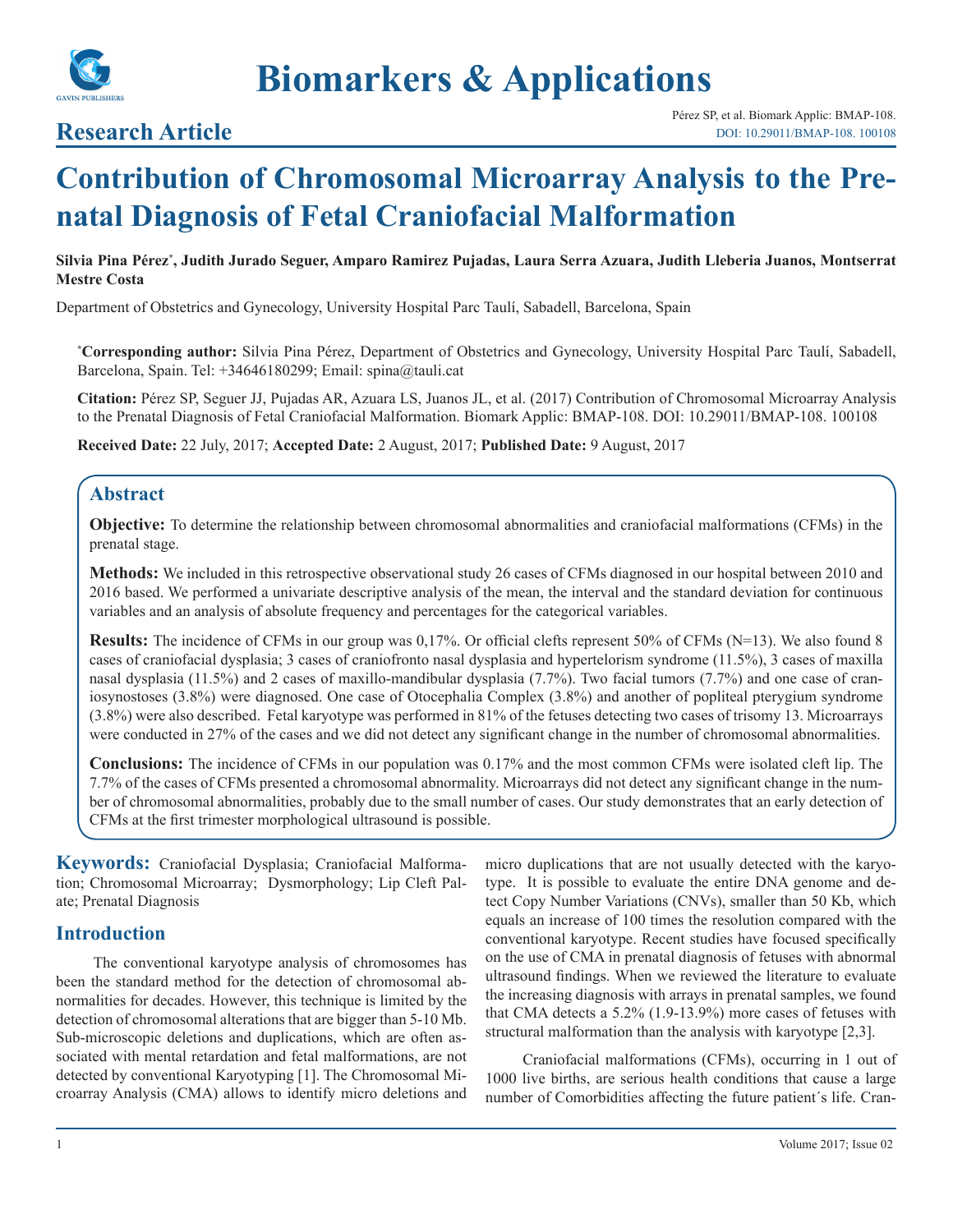**Citation:** Pérez SP, Seguer JJ, Pujadas AR, Azuara LS, Juanos JL, et al. (2017) Contribution of Chromosomal Microarray Analysis to the Prenatal Diagnosis of Fetal Craniofacial Malformation. Biomark Applic: BMAP-108.

iofacial conditions as or official clefts, craniosynostoses, mandibulofacial dysostoses and tumors are the most frequent. Many of these conditions which have a genetic etiology (chromosomal, gene disorders or epigenetic mutation), may have a teratogenic cause, be part of a genetic syndrome and also be associated to other organs and systems disorders. The physio pathological classification of the CFMs makes differences between: malformations caused by an early closure of sutures of the craniofacial skeleton and those produced by an intrinsic alteration in the process of development of the different facial structures affecting the first and second bronchial arch [2-5]. We consider that the exploration of the fetal face is becoming increasingly important in the first trimester of gestation. Therefore, to establish the association with fetal chromosomal disorder is important for the prenatal diagnosis and subsequent advice of the parents.

#### **Methods**

This was a retrospective observational study that included all CFMs diagnosed in our hospital between 2010 and 2016. We analyzed the CFM type, the weeks of gestation when they were diagnosed, the use of additional diagnostic tests, the fetal karyotype (conventional karyotype and chromosomal microarrays) and the ending of the pregnancy. The inclusion criteria were: fetus with prenatal CFM diagnosis. The exclusion criteria were: loss of gestational follow-up. This study was approved by the Institutional Ethics Committee of our hospital. All the ultrasound examinations were carried out by the authors using an Acuson Antares machine with a 2-3MHz convex transducer. The data has been analyzed with SPSS 17.0. A univariate descriptive analysis of the mean, the interval and the standard deviation for continuous variables, and of absolute frequency and percentages for the categorical variables has been performed.

# **Results**

A total of 26 CFMs were detected, corresponding to an incidence of 0.17%. We distinguished two groups: those caused by an early closure of the sutures of the craniofacial skeleton, called craniosynostoses and faciocranioynostosis, and those that are considered neural crest anomalies, like the first and second brachial arch syndromes, cleft lip and cleft palate. The mean age of the patients studied was 29.1 years and the mean gestational age at the moment of the examination was 12+6 weeks in the patients examined at the first trimester and 21+2 weeks in the patients examined at the second trimester. According to the physiopathological classification, we distinguished those cases caused by an early closure of the sutures of the craniofacial skeleton, called craniosynostoses and faciocranioynostosis, and those that are considered neural crest anomalies, like the first and second brachial arch syndromes, cleft lip and cleft palate. CFMs correspond to 3% of all the malformations diagnosed in our center. (Figure 1) Our results were: 50% (13) of CFMs were or facial clefts. We also found 8 cases of cran-

iofacial dysplasia: 3 cases of craniofrontonasal dysplasia and hypertelorism syndrome (11.5%), 3 cases of maxilla nasal dysplasia (11.5%) and 2 cases of maxilla mandibular dysplasia (7.8%). Two cases of facial tumors (7.8%) and one case of craniosynostoses (3.8%) were diagnosed. One case of otocephaly complex (3.8%) and one case of Popliteal Pterygium Syndrome (3.8%) were described. Malformations in the central nervous system and the skeletal system were the most common anomalies associated (30%, 8 cases) (Figure 2).



| Syndrome                        | Inheritance                       | Genetic or chromosomal<br>anomalies           | Incidence | <b>CFM</b> associated                                                                  |
|---------------------------------|-----------------------------------|-----------------------------------------------|-----------|----------------------------------------------------------------------------------------|
| Trisomy 13                      | Sporadic or<br>translocation      | 47 XX / 47 XY +13                             | 1/12.000  | Holoprosencephaly, cleft lip with or without cleft<br>palate and cardiac malformations |
| Craniosynostosis                | Autosomal dominant or<br>sporadic | FGFR1, FGFR2, FGFR3 and<br><b>TWIST genes</b> | 1/2000    | Digital malformations, skeletal defects, cardiac<br>defect, or other organ anomalies   |
| Binder's syndrome               | Sporadic                          | Unclear                                       | Rare      | Maxillar and nasal complex malformation.                                               |
| Pierre-Robin                    | Sporadic                          | Changes in the DNA near<br>the SOX9 gene      | 1/10 000  | Micrognathia, glossoptosis                                                             |
| Otocephaly complex              | Sporadic                          | OTX2 and PRRX1 genes                          | 1/70 000  | Microstomia, mandibular hypoplasia or agnathia                                         |
| Pterygium popliteal<br>syndrome | Autosomal dominant                | Mutations in the IRF6<br>gene                 | 1/300 000 | Orofacial anomalies, genital and<br>musculoskeletal                                    |

Figure 2: Genetic and chromosomal associations with CFMs.

The fetal karyotype was performed in 81% of fetuses, detecting two cases of trisomy 13. Microarrays were conducted in 27% of the cases and we did not detect any significant change in the number of chromosomal abnormalities. The mutation c.250C>T (p.Arg84Cys) associated with the pterygium popliteal syndrome was located in the IRF6 gene. We detected 19% of the CFMs during the first trimester by early ultrasound and 73% of the CFMs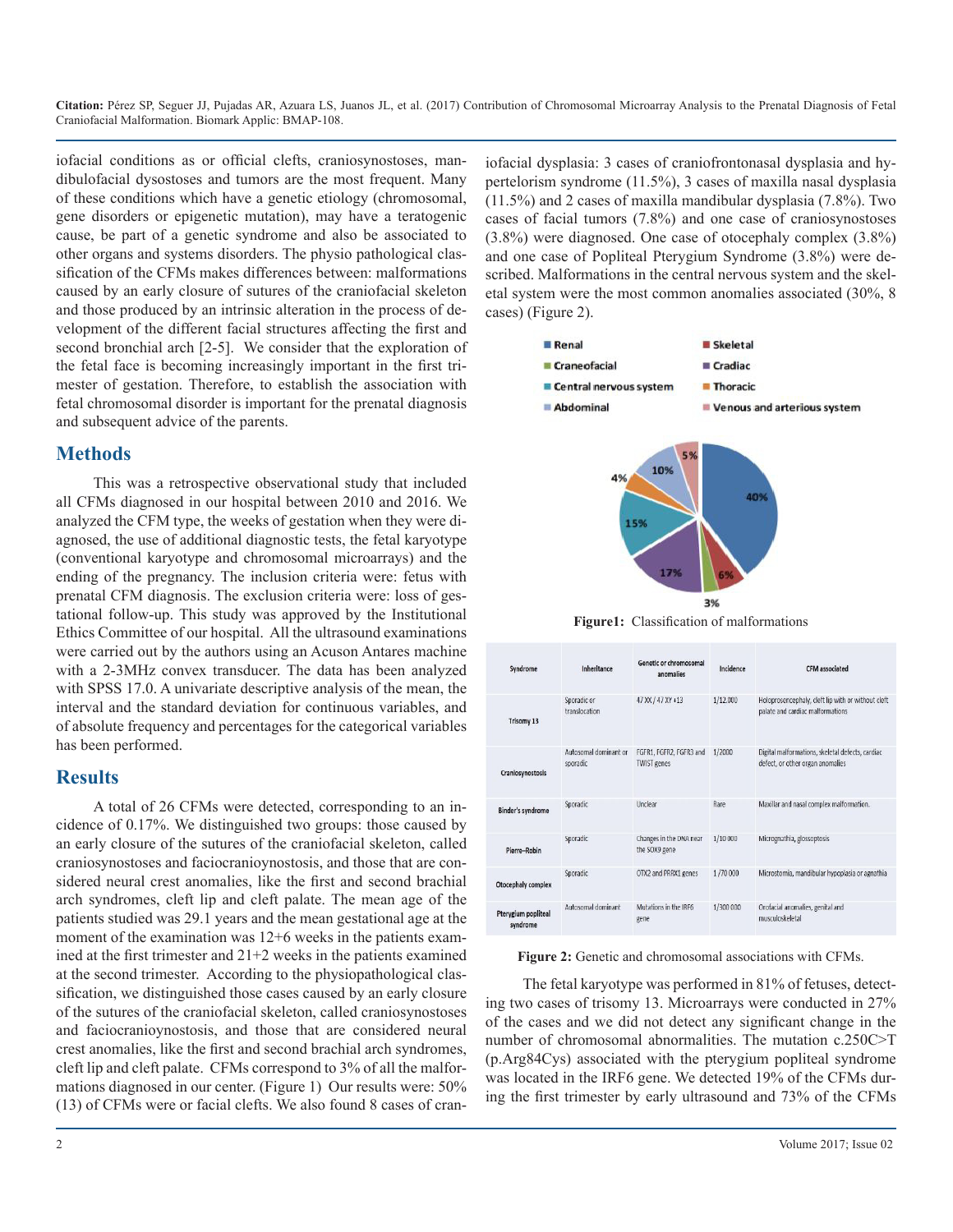**Citation:** Pérez SP, Seguer JJ, Pujadas AR, Azuara LS, Juanos JL, et al. (2017) Contribution of Chromosomal Microarray Analysis to the Prenatal Diagnosis of Fetal Craniofacial Malformation. Biomark Applic: BMAP-108.

during the second trimester ultrasound with a false negative rate of 7.6%, because two cases of cleft palate were not detected.

Fetal MRI was performed in 58% of cases and it confirmed the monographic diagnosis in all the cases. Legal interruption of pregnancy was requested by 54% of the pregnant women. We had one case of antenatal mortality (3.8%) and 11 births were attended, which corresponded to 7 cases of or facial cleft, 2 cases of nasal bone hyperplasia and 2 cases of facial tumor. All of them had a good neonatal development, and surgical repair of the CFMs was conducted in 9 of the 11 cases.

# **Discussion**

The face of a fetus represents one of the most interesting anatomical regions to explore prenatally. CFMs had an incidence of 0.17% in our population and the most common CFM was isolated cleft lip, which is consistent with what has been published in the literature so far [6,7]. We also agree that or facial clefts are the most prevalent of the CFMs. The diagnosis rate in our study was acceptable and higher than what has been previously reported by some groups, especially regarding the second trimester of gestation. A study from Southern Sweden [8] about cleft detection reflected the contemporary practice in the period 2006-2010, and it had a detection rate of 31% (isolated midline clefts were excluded). This detection rate compares unfavorably with a study that most closely resembles UK [9] practice, which reported a 64% rate of prenatal detection for cleft lip, palate or both. However, it seems that the use of higher resolution ultrasound equipment and the incorporation of protocols for examining the fetal face can improve sensitivity to as high as 75% [10]. The diagnosis rate in our study (73%) is consistent with what is published in the literature, as we said. Based on the fact that we have performed a detailed and protocol zed fetal ultrasound examination in the first trimester, we have been able, in some cases, to advance the prenatal diagnosis of CFMs.

Over the last few years we have seen improvements in twodimensional imaging and the arrival of three- and four-dimensional ultrasound technology, coupled with different techniques for visualizing the fetal face, the hard and the soft palates [11,12]. A routine screening for other malformations, especially skeletal, central nervous system and cardiac defects, may need to be considered. Furthermore, genetic counseling may be warranted in the majority of these cases [13]. We have diagnosed eight cases of craniofacial dysplasia: one case of Pierre Robin sequence [14,15] and two cases of Binder syndrome [16]. Interesting by its rarity, otocephaly complex [17] was also diagnosed (Figure 3).



**Figure 3:** The photos above correspond to a Binder syndrome and below to an Otocephalia complex.

Despite the limitations of our sample, there are just a few series reported in the literature about the impact of chromosomal abnormalities in the prenatal diagnosis of CFMs, attributable to the low prevalence of these malformations. Karyotype abnormalities were reported in 7,7% of craniofacial malformations: two cases of trisomy 13 which, according to what has been published by other authors, are chromosomal numerical abnormalities that can cause a CFM [18].

It has been discussed that the microarray provides an improvement of the diagnosis between 1.9 -13.9% [3,4] in the prenatal diagnosis, according to different publications. While it is true that our sample is small, we could say that it is one of the few published series that emphasizes the contribution of the microarray in these cases. Microarrays did not detect any significant change in the Copy Number Variants (CNV), presumably due to the small number of cases.

Exonic mutations in Interferon Regulatory Factor 6 (IRF6) was associated with popliteal pterygium syndrome. We performed direct sequence analysis of the interferon regulatory factor 6 exons and we identified the mutation c.250C> T (p.Arg84Cys) in the fetus affected by this syndrome, confirming the diagnosis. This syndrome is a condition inherited in an autosomal dominant manner and it is caused by point mutations in the IRF6, a gene located at 1q32. Specifically, this missense mutation causes a change of an arginine by a cysteine at the position 84 related to or official clefting disorders and has been previously reported [19]. Muta